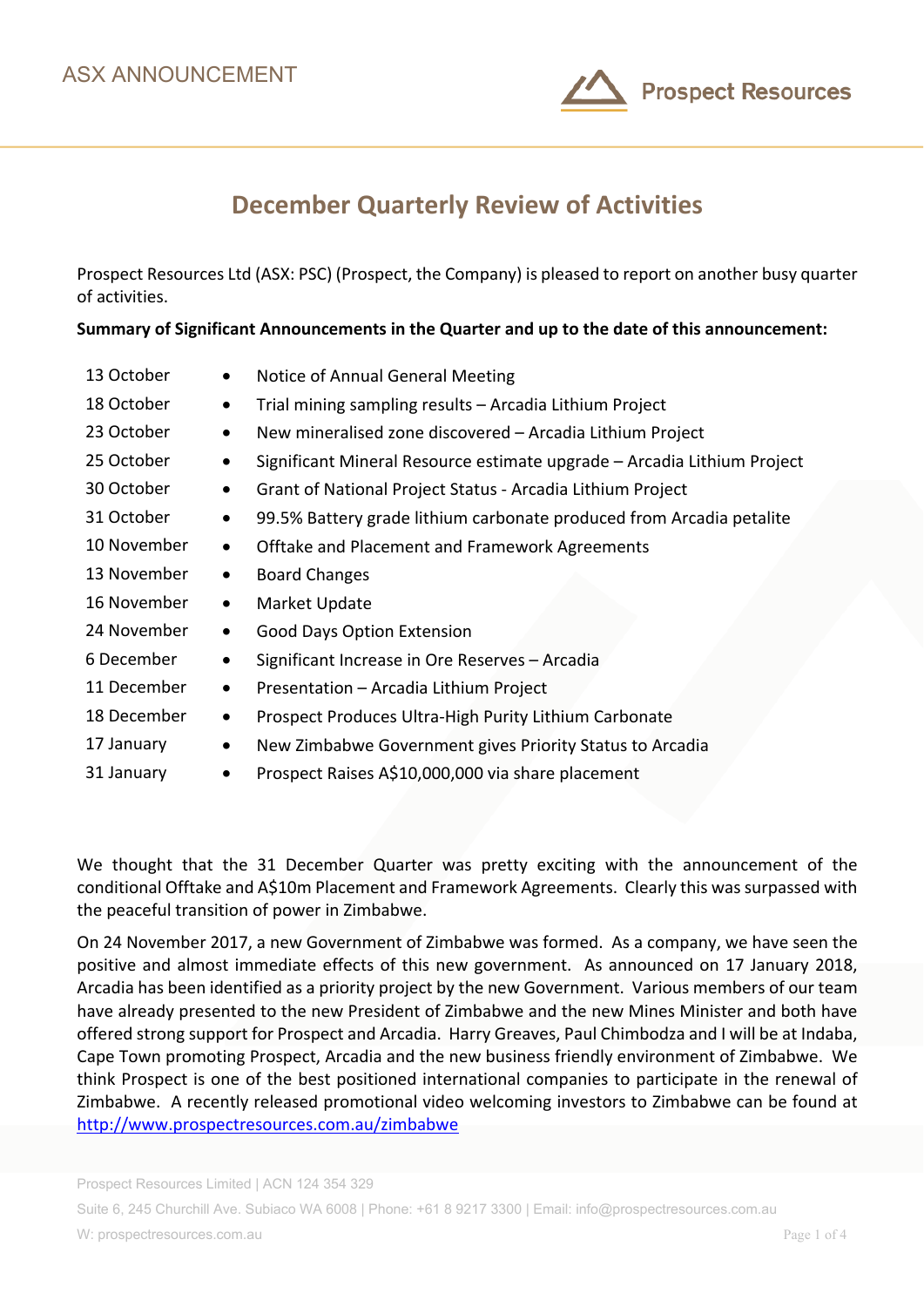

The December Quarter focussed on infill drilling of the proposed Arcadia pit, bulk sampling and grade control, building our lithium carbonate laboratory and meeting potential offtake partners and potential financiers and investors culminating in the announcement of the conditional Offtake and A\$10m Placement and Framework Agreements with Sinomine Resources Exploration Co. Ltd. and Sinomine International Exploration (Hong Kong) Co. Ltd. (collectively "Sinomine")

We finished the Quarter with:

- A conditional offtake and A\$10m placement in place;
- the Mineral Resource and Mineral Reserve upgraded;
- 99.5% battery grade lithium carbonate produced from petalite at our in-house laboratory; and
- Option over the Good Days Lithium Project being extended.

As we reported in the previous quarterly report, the production of 99.5% lithium carbonate is quite an achievement, particularly in such a short period of time.

The December Quarter drilling not only upgraded our Mineral Resource estimate but also our Ore Reserve estimate.

# **Conditional Offtake and A\$10m Placement and Framework Agreements**

As previously discussed, Prospect executed a conditional Placement and Framework Agreement with Sinomine Resources Exploration Co. Ltd. and Sinomine International Exploration (Hong Kong) Co. Ltd. (collectively "Sinomine").

The conditional agreements include the following parts:

- 1) Placement and Framework Agreement Sinomine to invest A\$10,000,000 via a share placement in Prospect at A\$0.05 per share.
- 2) Offtake Agreement Prospect agrees to sell:
	- a) 390,000 tonnes of Spodumene Concentrate; and
	- b) 1,097,000 tonnes of Petalite Concentrate;
	- c) over a proposed 7 year period priced using a market linked price which is referenced to Lithium Carbonate sold into China
- 3) Lithium Carbonate Plant Prospect can, at any time, build a lithium carbonate plant and divert 50% of the Petalite Concentrate to this facility and supply Lithium Carbonate to Sinomine under the Offtake contract

The parties have also agreed indicative terms for a Facility Agreement and a Build and Transfer Contract. These term sheets provide:

• Facility Agreement Term Sheet – Sinomine to fully finance the Build and Transfer Contract outlined below, including relevant working capital to take the mine to annualised production targets and Prospect will commence repayments of the facility upon shipment of first product under the Offtake Agreement.

Prospect Resources Limited | ACN 124 354 329

Suite 6, 245 Churchill Ave. Subiaco WA 6008 | Phone: +61 8 9217 3300 | Email: info@prospectresources.com.au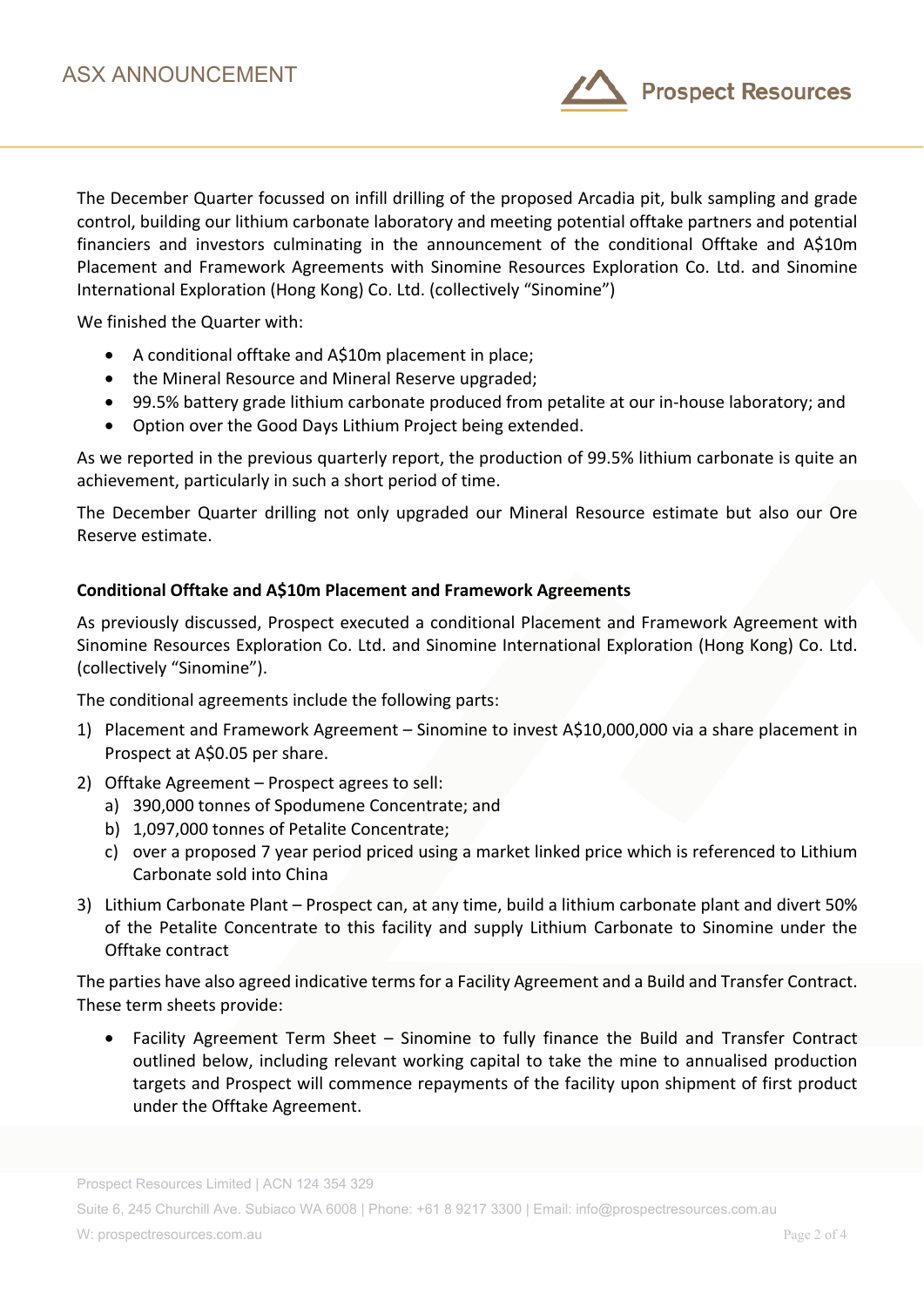

- Build and Transfer Contract Term Sheet Sinomine will:
	- o Construct, build and commission the mine, tailings facilities, plant and equipment and all associated infrastructure for the Arcadia Lithium Project on a build and transfer basis;
	- o Prospect will take ownership of the plant once the mine and plant have achieved 3 months of annualised production as per the above Offtake Agreement;

The Prospect and Sinomine teams are working closely together. Both teams are working towards completion of the placement, prior to 7 February 2018, shortly after which Chinese New Celebrations begin.

## **Farming – Arcadia Surface Rights**

Prospect's first maize crop covering some 80 hectares was harvested during the Quarter and a new crop of soya beans, corn and potato has been planted. This project forms part of Prospect's ongoing commitment to local stakeholders and communities. These farming operations are expected to provide an additional source of employment within the region and a small source of income to Prospect.

### **Option over Good Days Lithium Project**

During the Quarter, the option over the Good Days Lithium Project was extended. Exploration results to date have been encouraging, but further work is required. We continue to carry out low level exploration.

## **Share Placement to raise A\$10,000,000**

We are pleased to confirm that Prospect has received firm commitments to raise A\$10,000,000 via the issue of new shares at 6c per share. These funds were raised via clients of Hunter Capital. These additional funds will enable Prospect to accelerate the development of Arcadia, continue exploration work at the Good Days Lithium Project and contribute to working capital.

## **Summary of Activities Planned for the 31 March 2018 Quarter**

#### **Arcadia High Grade Lithium Project**

- Complete the conditional Offtake and A\$10m Placement and Framework Agreements
- Continue Mine Development planning
- Work with Zimbabwe Government Rapid Response Initiative to fast track Arcadia
- Continue talking to potential Lithium Carbonate Facility partners

#### **Other Acquisitions**

- Continue due diligence on the Good Days Lithium Project
- Continue to investigate additional lithium and cobalt acquisitions in the region

Suite 6, 245 Churchill Ave. Subiaco WA 6008 | Phone: +61 8 9217 3300 | Email: info@prospectresources.com.au